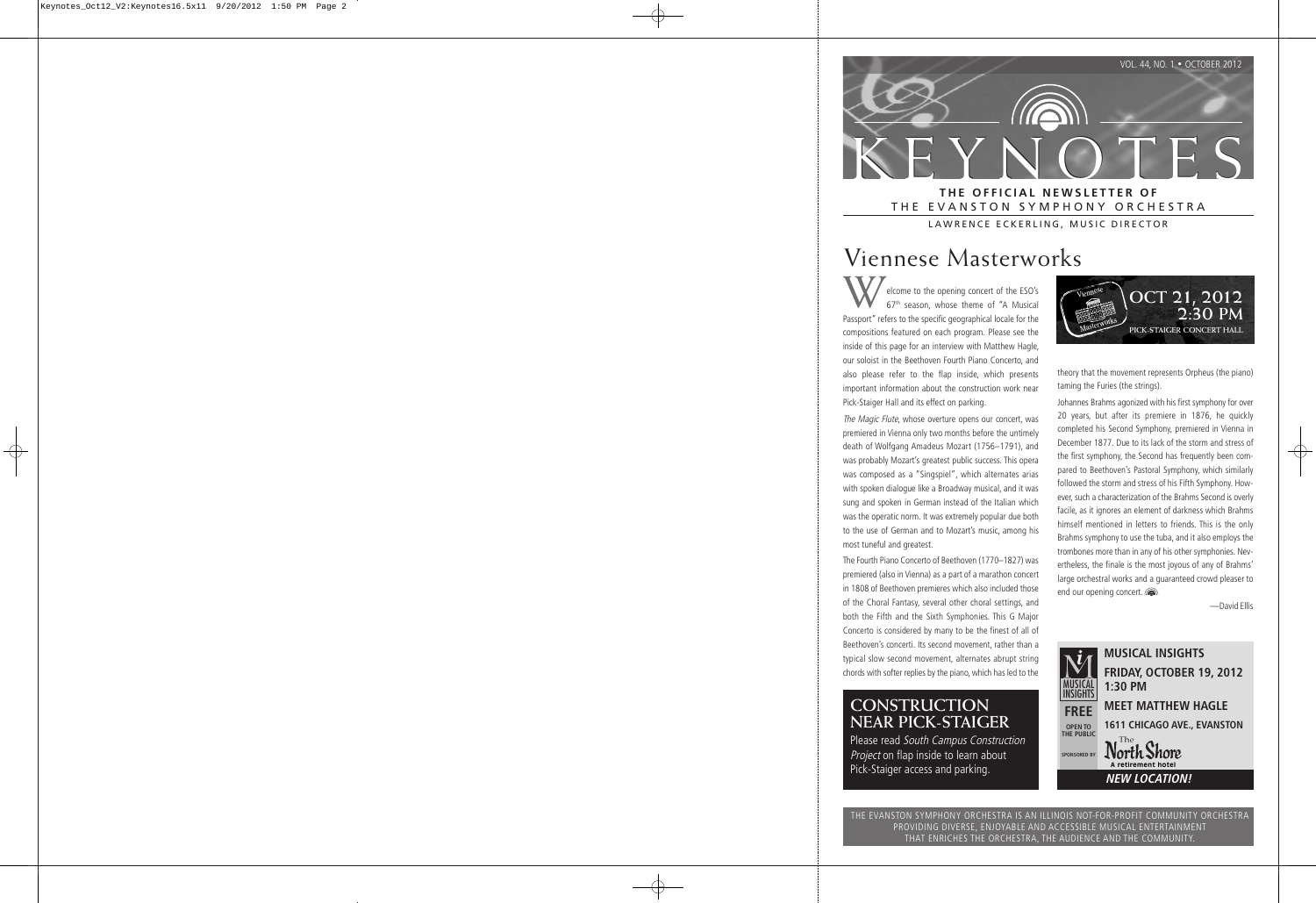### BEHIND THE SCENES



At this time of year, it's always a privilege to go to my computer and write my welcome note to all of you, in anticipation of the new season of the Evanston Symphony Orchestra. It's a column in which I have written what has been on my mind, hoping that all of you will find what I write interesting. And in this election year I want to declare my support of music, and of the arts in general.

Having studied and performed all of the three works on our first concert numerous times, I am surprised at how many new things I can find in each piece that I truly had not noticed before. This sounds like a cliché, because many musicians say this so often. But it really is true! You find a new detail, and then all bets are off. The reason for this is not hard to understand. One of the reasons that each musical performance is different from the next (even by the same performer on two successive nights) is that for a piece of music to make sense, and for a performance to make sense, everything that happens

LAWRENCE ECKERLING, MUSIC DIRECTOR

must be a direct result of what just happened before it. Every moment follows something, and that moment must sound like the inevitable result of what just occurred. What happens then, should you find a new detail, say, early in a work, is that everything that follows it (and preceeds it too) must be reconsidered within the context of a new "whole." Thus, finding one new detail potentially can change an entire interpretation, thereby giving a completely new result.

The act of studying music and thinking about music in this way is a magical process, particularly when studying masterworks by Mozart, Beethoven and Brahms. It is a privilege to study and perform these works, and in certain ways it is life transforming, and rejuvenating. It is fulfilling as a human being to delve into music with this kind of study. And I believe that the results of those performances are precisely why people such as you go to concerts, instead of just putting on your favorite CD. And it certainly is why the members of the Evanston Symphony continue to play their instruments, and why they come together and rehearse once a week, and then give the actual concert. They want to touch these masterpieces, and let those masterpieces touch them, and help that music reach you, our audience.

For me personally, while I find conducting and being a musician both fulfilling and rewarding, most of all I find it necessary. And I think it's necessary for our society too.

In politics, you can be pro-anything you want....but please...be pro-arts. It's necessary. ( $\blacksquare$ 

—Lawrence Eckerling Music Director, Evanston Symphony Orchestra

### AN IDEAL CHRISTMAS GIFT!

Evanston Symphony Live!, our first commercially available compact disc, which features an all-American program conducted by Music Director Lawrence Eckerling, is the ideal Christmas gift for all of the music lovers on your list!



The highlight of the CD is the acclaimed world premiere performance of Gwyneth Walker's The Promised Land, composed for the ESO and local soprano Michelle Areyzaga.

The disc includes the recording premiere of *Overture With Fanfares*, commissioned by the

ESO for its 50th anniversary season from Evanston resident and ESO bassoonist Donald Draganski. It also features George Gershwin's Rhapsody in Blue with Music Director Eckerling both conducting and playing the piano solo. The suite from Howard Hanson's Merry Mount and the overture to Leonard Bernstein's Candide round out the 72-minute disc.

The CD may be purchased on the ESO website: www.evanstonsymphony.org. It will also be available on ESO concert days at Pick-Staiger Hall and at the Christmas concert at Evanston Township High School on December 9, 2012.

## START YOUR HOLIDAY SEASON WITH MUSIC.

#### **An Evanston Symphony Christmas • December 9, 3:00 p.m. at Evanston Township High School**

Come and celebrate the magic of the holiday season with music from your favorite Evanston music groups. The whole of the Evanston Symphony Orchestra will be joined by the North Shore Choral Society, the Evanston Dance Ensemble, the Evanston Children's Choir and ETHS's Concert Choir and A Capella Singers. We will also invite Santa and his elves to come along at the end to join in the sing-a-long carols.

The ESO will perform favorites like Sleigh Ride and Greensleeves. The choirs will be singing three holiday songs by John Williams from the film Home Alone, as well as Wilberg's arrangement The First Nowell plus other traditional carols. And the dancing reindeer will be back, but this time to dance the Charleston!

This concert is a fundraiser for our various outreach programs, which include Music in Your World, a free education program for underserved pre-schoolers in District 65.

# MEET MATTHEW HAGLE!

If Matt Hagle hadn't been, in his words, a "gawky, hyperactive kid," he might never have become such an accomplished pianist. His parents aren't musicians, but they recognized that piano lessons might improve their son's coordination — and force him to sit still for a certain amount of time each day! So, at age 5, Matt sat down at a piano and had his first lesson. He hasn't stopped playing since.



When asked what it was about music that grabbed him, Matt said it was different things at different points of his life. He remembers attending a concert as a six-year-old and being captivated by the strange sound of the opening chord of Chopin's Scherzo in D Minor. "I didn't know you could do that on a piano!" he said. The piano then "became the place that was all mine, a place where I could make those sounds." At 8 he started writing "little pieces," music in his mind that he could play for family and friends.

The Hagle family lived in Northfield, and Matt studied composition with Bernard Brindel and piano with Shirley Harris at the Music Institute of Chicago while attending New Trier. Much of what Brindel taught was "very traditional, very analytic." Matt didn't fully understand it at the time, but now says that music theory is a language that he speaks fairly fluently. Above all, Brindel communicated his love of teaching and of music, and Harris was also a warm, inspiring musical presence in Matt's life.

After high school, Matt went to the Peabody Conservatory of Music in Baltimore and studied with Robert Weirich, who, in Matt's view, had a thoughtful, imaginative way of music-making. "He talked about how a performer could take a piece apart and use its structure to make it flow better. He would also play different parts of pieces and ask us to think of a different color for each one to see how that would affect the sound."

Matt was later awarded a Fulbright Fellowship that took him to London to study with Maria Curcio Diamand, who helped him bring together things he had always separated and "untangle" some of the things he had learned.

"I knew what I wanted to do," he said, "and while I could do some things well, I didn't have the technique to do others. Maria could make a huge variety of sound come out of a piano. She trained my ears to listen more closely. How loud was each note in a chord? If you change the volume on each note, you have a different sound." He now teaches these techniques to his students and says he's been "drawing interest" on his London experience ever since – perhaps even extra interest, as London is also where he met his wife, Mio.

Since 1999, Matt has been principal collaborator to violinist Rachel Barton Pine. He doesn't share her love of heavy metal, however! When asked whether he likes jazz, Matt said he appreciates good musicians, but doesn't play jazz himself "because it's just another thing for me to be bad at!" He also enjoys listening to WBEZ's Sound Opinions, "the world's only rock-and-roll talk show." The program keeps him "somewhat in the 21st century" and he likes to hear another type of music criticism. He finds it interesting that the critics and quests on Sound Opinions use the same terminology as the critics of classical music, almost as though there were a "classical model" of criticism that has been adopted by critics of later genres. At 6'4", Matt says he's almost "too tall to play the piano," but his wife gave him a custom-made bench that helps him "fit" better at the keyboard without knocking his knees. On the other hand, his height makes him perfect for basketball and he also likes chess, which made him part of the "music-playing, chess-playing, basketball-playing subculture" at

Peabody. He had to give up basketball, however, when he broke a finger during a game and missed his degree recital. No more hoops for the pianist! And, most people don't know that he has a "goofy" sense of humor, which he keeps for family and close friends because he thinks it wouldn't fit well with the rest of his career!

In his spare time Matt reads a lot, often starting 4 books at a time. He especially likes books on music, popular science and poetry as well as mysteries, particularly the authors of the "golden age" of detective fiction — Rex Stout, Michael Innes, Dorothy Sayers, et al.; he's now re-reading the complete works of a favorite, Josephine Tey.

When Matt was 10, his father asked him what he wanted to do with his life. "Music," he said, so his father made him plan out how to accomplish his life's goals. The plan seems to have worked!

—Kelly Brest van Kempen

### MUSICAL INSIGHTS FREE LECTURE/RECITAL

#### **North Shore Retirement Hotel • Friday October 19, 1:30 p.m.**

Music Director Lawrence Eckerling and pianist Matthew Hagle will give a free lecture and recital at the North Shore Retirement Hotel on the Friday before our first concert. David Ellis, General Manager of the Evanston Symphony Orchestra, will play excerpts from CDs of the music to be featured at our first concert to supplement the live excerpts provided by Maestro Eckerling and Matthew Hagle. Whether you plan on coming to the concert or not, come along and hear more about the music of the concert and enjoy a delightful hour listening.

The North Shore Retirement Hotel is located in the center of Evanston on the corner of Davis St. and Chicago Ave. You can park in the multi-story car park at Chicago Ave. and Church St., or find space on the street. The program will last one hour.  $\sqrt{2}$